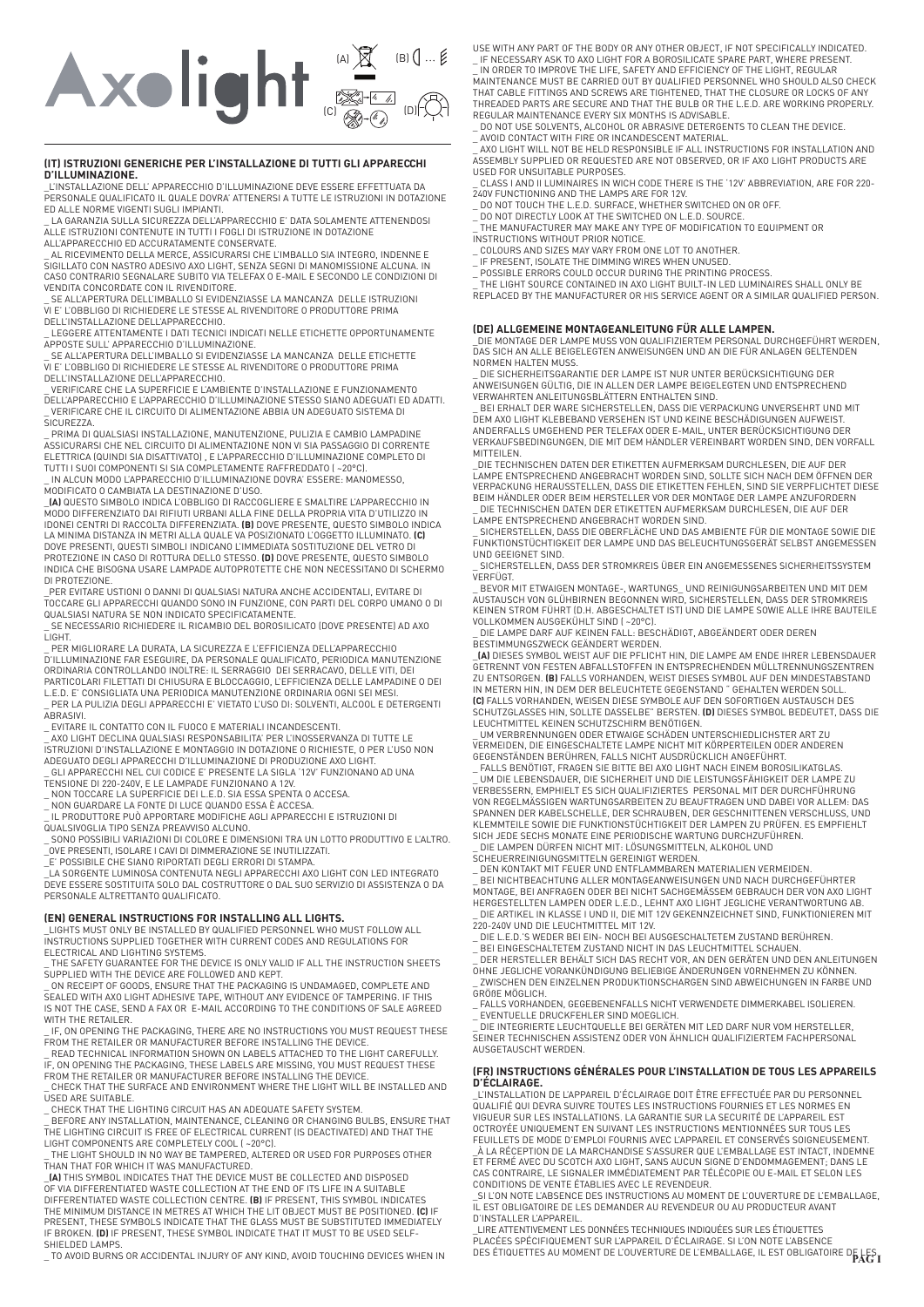DES ÉTIQUETTES AU MOMENT DE L'OUVERTURE DE L'EMBALLAGE, IL EST OBLIGATOIRE DE LES DEMANDER AU REVENDEUR OU AU PRODUCTEUR AVANT D'INSTALLER L'APPAREIL. \_VÉRIFIER QUE LA SURFACE ET LA PIÈCE D'INSTALLATION, LE FONCTIONNEMENT DE

L'APPAREIL ET L'APPAREIL D'ECLAIRAGE LUI-MÊME SOIENT ADÉQUATS ET ADAPTES. \_VÉRIFIER QUE LE CIRCUIT D'ALIMENTATION AIT UN SYSTEME DE SECURITÉ ADÉQUAT. \_AVANT TOUTE INSTALLATION, ENTRETIEN, NETTOYAGE ET REMPLACEMENT D'AMPOULES, S'ASSURER QUE LE COURANT ÉLECTRIQUE NE PASSE PAS DANS LE CIRCUIT D'ALIMENTATION (QU'IL SOIT DONC DÉBRANCHÉ), ET QUE L'APPAREIL D'ÉCLAIRAGE AINSI QUE TOUS SES COMPOSANTS SE SOIENT COMPLÈTEMENT REFROIDIS ( ~20°C).

\_L'APPAREIL D'ÉCLAIRAGE NE DEVRA ÊTRE EN AUCUN CAS ALTERÉ, MODIFIÉ OU UTILISÉ AVEC DES FINS AUTRES QUE CELLES POUR LESQUELLES IL A ÉTÉ FABRIQUÉ.

\_**(A)** CE SYMBOLE INDIQUE L'OBLIGATION D'ÉLIMINER L'APPAREIL À L'AIDE DU TRI SÉLECTIF DES DÉCHETS URBAINS DANS DES CENTRES DE RAMASSAGE ET DE TRI SÉLECTIF LORSQU'ILS NE SERVENT PLUS. **(B)** CE SYMBOLE INDIQUE, LA OÙ IL FIGURE, LA DISTANCE MINIMALE EN MÈTRES À LAQUELLE L'OBJET ECLAIRÉ DOIT ÊTRE POSITIONNÉ. **(C)** CES SYMBOLES INDIQUENT, LA OU ILS FIGURENT, LE REMPLACEMENT IMMÉDIAT DU VERRE DE PROTÉCTION SI CELUI-CI SE BRISE. **(D)** CES SYMBOLE INDIQUE, LA OÙ IL FIGURE, QU'IL EST NÉCESSAIRE ADOPTER AMPOULES AUTO-PROTEGÉE.

\_AFIN D'ÉVITER DES BRÛLURES OU DES DOMMAGES DE TOUTES NATURES, MÊME ACCIDENTELS, ÉVITER DE TOUCHER LES APPAREILS LORSQU'ILS FONCTIONNENT AVEC DES PARTIES CORPORELLES, OU DE TOUTE AUTRE NATURE, SI CE N'EST PAS INDIQUÉ SPÉCIFIQUEMENT.

\_SI IL EST NECESSAIRE CONTACTER AXO LIGHT POR OBTENIR UN BOROSILICATE DE RECHANGE.

\_AFIN D'AMELIORER LA DURÉE, LA SECURITÉ ET L'EFFICIENCE DE L'APPAREIL D'ÉCLAIRAGE,<br>FAIRE EFFECTUER PAR DU PERSONNEL QUALIFIÉ UN ENTRETIEN ORDINAIRE PÉRIODIQUE EN<br>CONTROLANT EN OUTRE: LE SERRAGE DES SERRE-CABLES, DES VIS, D DE FERMETURE ET DE BLOCAGE, L'EFFICIENCE DES AMPOULES OU LE L.E.D.. UN ENTRETIEN

ORDINAIRE PÉRIODIQUE EST CONSEILLÉ TOUS LES SIX MOIS. \_ POUR LE NETTOYAGE DES APPAREILS IL EST INTERDIT D'UTILISER: DES SOLVANTS, DE L'ALCOOL ET DES DÉTERGENTS ABRASIFS.

\_ÉVITER LE CONTACT AVEC LE FEU ET DES MATERIAUX INCANDESCENTS.

\_ AXO LIGHT DÉCLINE TOUTE RESPONSABILITÉ POUR LA NON OBSERVATION DE TOUTES LES INSTRUCTIONS D'INSTALLATION ET DE MONTAGE FOURNIES OU DEMANDÉES, OU BIEN POUR UN USAGE NON ADÉQUAT DES APPAREILS D'ÉCLAIRAGE DE PRODUCTION AXO LIGHT.

\_ LES APPAREILS D'ÉCLAIRAGE EN CLASSE DE PROTÉCTION I ET II, DONT LE CODE PRÉSENTE LES LETTRES '12V' FONCTIONNENT AVEC UNE TENSION DE 220-240V ET LES AMPOULES FONCTIONNENT AVEC UNE TENSION DE 12V.

\_ NE PAS TOUCHER LA SURFACE DU L.E.D. SOIT OFF SOIT ON. \_ NE PAS REGARDER LA SOURCE DE LUMIÈRE QUAND ELLE EST ALLUMÉE.

\_ LE PRODUCTEUR PEUT EFFECTUER TOUT TYPE DE MODIFICATIONS AUX APPAREILS ET AUX INSTRUCTIONS SANS AUCUN PREAVIS.

\_ DES VARIATIONS DE COLORIS ET DE DIMENSIONS SONT POSSIBLES ENTRE UN LOT DE PRODUCTION ET L'AUTRE.

\_ LA OU ILS SONT PRESENT, ISOLER LES CÂBLES DU GRADATEUR DE LUMIÈRE EN CAS D'INUTILISATION.

\_IL EST POSSIBLE QUE DES ERREURS D'IMPRESSION Y FIGURENT.

# **(ES) INSTRUCCIONES GENERALES PARA LA INSTALACIÓN DE TODOS LOS**

**APARATOS DE ILUMINACIÓN.**<br>\_LA INSTALACIÓN DEL APARATO DE ILUMINACIÓN TIENE QUE EFECTUARLA PERSONAL CUALIFICADO QUE TENDRÁ QUE SEGUIR TODAS LAS INSTRUCCIONES QUE SE ENTREGAN DE

SERIE Y LAS NORMAS VIGENTES SOBRE LAS INSTALACIONES. \_ LA GARANTÍA SOBRE LA SEGURIDAD DEL APARATO SE CONCEDE SÓLO SI SE SIGUEN LAS INSTRUCCIONES QUE CONTIENEN LAS HOJAS DE INSTRUCCIONES QUE SE ENTREGAN DE SERIE CON EL APARATO Y QUE SE TIENEN QUE CONSERVAR CUIDADOSAMENTE.

\_ EN EL MOMENTO DE RECIBIR LA MERCANCÍA, ASEGÚRESE DE QUE EL EMBALAJE SE ENCUENTRE INTACTO, INCÓLUME Y SELLADO CON CINTA ADHESIVA AXO LIGHT, SIN NINGÚN TIPO DE SEÑALES DE MANIPULACIÓN. EN CASO CONTRARIO COMUNÍQUELO ENSEGUIDA POR

FAX O EMAIL Y SEGÚN LAS CONDICIONES DE VENTA ESTABLECIDAS CON EL REVENDEDOR. \_ SI AL ABRIR EL EMBALAJE DESCUBRE QUE FALTAN LAS INSTRUCCIONES, TENDRÁ QUE PEDIRLAS AL REVENDEDOR O AL FABRICANTE ANTES DE LA INSTALACIÓN DEL APARATO.

\_ LEA ATENTAMENTE LOS DATOS TÉCNICOS QUE SE INDICAN EN LAS ETIQUETAS COLOCADAS PARA ELLO EN EL APARATO DE ILUMINACIÓN. SI AL ABRIR EL EMBALAJE DESCUBRE QUE FALTAN LAS ETIQUETAS, TENDRÁ QUE PEDIRLAS AL REVENDEDOR O AL FABRICANTE ANTES DE LA INSTALACIÓN DEL APARATO.

\_ COMPRUEBE QUE LA SUPERFICIE Y EL AMBIENTE DE INSTALACIÓN Y FUNCIONAMIENTO DEL APARATO Y EL PROPIO APARATO DE ILUMINACIÓN SEAN ADECUADOS E IDÓNEOS.

\_ COMPRUEBE QUE EL CIRCUITO DE ALIMENTACIÓN DISPONGA DE UN SISTEMA DE SEGURIDAD ADECUADO.

\_ ANTES DE CUALQUIER INSTALACIÓN, MANTENIMIENTO, LIMPIEZA Y CAMBIO DE BOMBILLAS ASEGÚRESE DE QUE EN EL CIRCUITO DE ALIMENTACIÓN NO PASE CORRIENTE ELÉCTRICA (ES DECIR QUE ESTÉ DESACTIVADO), Y QUE TANTO EL APARATO DE ILUMINACIÓN COMO TODOS SUS COMPONENTES SE HAYAN ENFRIADO COMPLETAMENTE ( ~20°C).

\_ EL APARATO DE ILUMINACIÓN NO PUEDE SUFRIR: MANIPULACIONES, MODIFICACIONES O CAMBIOS EN EL USO PREVISTO.

\_**(A)** ESTE SÍMBOLO INDICA LA OBLIGACIÓN DE RECOGER Y ELIMINAR EL APARATO DE FORMA DISTINTA DE LA BASURA URBANA AL FINAL DE SU VIDA EN LOS CENTROS DE RECOGIDA SELECTIVA ESPECÍFICOS. **(B)** CUANDO SE ENCUENTRA PRESENTE, ESTE SÍMBOLO INDICA LA DISTANCIA MÍNIMA EN METROS A LA QUE SE TIENE QUE COLOCAR EL OBJETO ILUMINADO. **(C)**  DONDE SE ENCUENTREN PRESENTES, ESTOS SÍMBOLOS INDICAN LA SUSTITUCIÓN INMEDIATA DEL VIDRIO DE PROTECCIÓN EN CASO DE ROTURA. **(D)** CUANDO SE ENCUENTRA PRESENTE, ESTE SÍMBOLO PRESCRIBE DE UTILIZAR BOMBILLAS AUTOPROTEGIDAS.

PARA EVITAR QUEMADURAS O LESIONES DE CUALQUIER TIPO, INCLUSO ACCIDENTALES, EVITE TOCAR LOS APARATOS CUANDO ESTÁN FUNCIONANDO CON PARTES DEL CUERPO HUMANO O DE CUALQUIER TIPO SI NO SE INDICA DE FORMA ESPECÍFICA.

\_ EN EL CASO QUE SEA NECESARIO REQUERIR EL RECAMBIO DEL BOROSILICATADO, SI ES

PRESENTE, A AXO LIGHT.<br>\_ PARA MEJORAR LA DURACIÓN, LA SEGURIDAD Y LA EFICIENCIA DEL APARATO DE<br>ILUMINACIÓN, SERÁ NECESARIO QUE PERSONAL CUALIFICADO EFECTÚE UN MANTENIMIENTO ORDINARIO PERIÓDICO CONTROLANDO: EL APRIETE CORRECTO DE LOS SUJETACABLES, DE LOS TORNILLOS, DE LOS DETALLES ROSCADOS DE CIERRE Y BLOQUEO Y LA EFICIENCIA DE LAS BOMBILLAS Y L.E.D.. SE ACONSEJA UN MANTENIMIENTO ORDINARIO PERIÓDICO CADA SEIS MESES. \_ PARA LA LIMPIEZA DE LOS APARATOS SE PROHÍBE LA UTILIZACIÓN DE: DISOLVENTES,

ALCOHOL Y DETERGENTES ABRASIVOS.<br>\_ EVITE EL CONTACTO CON EL FUEGO Y CON MATERIALES INCANDESCENTES.<br>\_ AXO LIGHT DECLINA CUALQUIER RESPONSABILIDAD POR EL INCUMPLIMIENTO DE TODAS LAS INSTRUCCIONES DE INSTALACIÓN Y MONTAJE QUE SE ENTREGAN DE SERIE O QUE SE SOLICITAN, O POR UN USO INCORRECTO DE LOS APARATOS DE ILUMINACIÓN FABRICADOS POR AXO LIGHT.

\_ LOS APARATOS LUMINICOS EN CLASE I Y II EN EL CUAL CODIGO ES PRESENTE LA SIGLA '12V' FUNCIONAN CON TENSION DE 220-240V, Y LAS BOMBILLAS REQUIREN TENSION DE 12V.

\_ EVITE EL CONTACTO CON LA SUPERFICIE DEL L.E.D., SEA ESTE ENCENDIDO O APAGADO. \_ EVITE MIRAR DIRECTAMENTE LA FUENTE DE LUZ ENCENDIDA.

\_ EL PRODUCTOR PUEDE APORTAR MODIFICACIONES DE QUALQUIER TIPO Y SIN PREAVISO A

LOS APARATOS DE ILUMINACION Y A LAS INSTRUCCIONES. \_ SE PUEDEN ENCONTRAR VARIACIONES DE COLOR Y MEDIDAS ENTRE UN LOTE DE PRODUCCION Y UN OTRO.

\_ DONDE SE ENCUENTREN PRESENTES, AISLAR LOS CABLES PARA LA REGULACIÓN DE LA LUZ SI NO SE UTILIZAN.

\_ ES POSIBLE QUE CONTENGAN ERRORES DE IMPRESIÓN.

### **(RU) ОБЩИЕ ИНСТРУКЦИИ ПО МОНТАЖУ.**

\_МОНТАЖ ОСВЕТИТЕЛЬНОГО ПРИБОРА ДОЛЖЕН ОСУЩЕСТВЛЯТЬСЯ КВАЛИФИЦИРОВАННЫМ ПЕРСОНАЛОМ С СОБЛЮДЕНИЕМ ВСЕХ ПРИЛАГАЕМЫХ ИНСТРУКЦИЙ И ДЕЙСТВУЮЩИХ НОРМ ПО ПРОВЕДЕНИЮ ЭЛЕКТРОМОНТАЖНЫХ РАБОТ. \_ БЕЗОПАСНОСТЬ ПРИБОРА ГАРАНТИРУЕТСЯ ТОЛЬКО ПРИ УСЛОВИИ СОБЛЮДЕНИЯ ВСЕХ ИНСТРУКЦИЙ, СОДЕРЖАЩИХСЯ НА ВСЕХ ЛИСТАХ ПОСТАВЛЯЕМОГО В КОМПЛЕКТЕ С ПРИБОРОМ РУКОВОДСТВА, КОТОРОЕ НЕОБХОДИМО СОХРАНИТЬ.

\_ ПРИ ПОЛУЧЕНИИ ТОВАРА УБЕДИТЬСЯ В ТОМ, ЧТО УПАКОВКА ЦЕЛА, НЕ ПОВРЕЖДЕНА<br>И ЗАПЕЧАТАНА КЛЕЙКОЙ ЛЕНТОЙ АХО LIGHT, А ТАКЖЕ В ОТСУТСТВИИ КАКИХ-ЛИБО<br>СЛЕДОВ ВСКРЫТИЯ. ПРИ ОБНАРУЖЕНИИ НЕСООТВЕТСТВИЙ НЕМЕДЛЕННО СООБЩИТЬ ОБ ЭТОМ ПО ТЕЛЕФАКСУ ИЛИ ЭЛЕКТРОННОЙ ПОЧТЕ СОГЛАСНО УСЛОВИЯМ ПРОДАЖИ,

СОГЛАСОВАННЫМ С РАСПРОСТРАНИТЕЛЕМ.<br>\_ВНИМАТЕЛЬНО ПРОЧИТАТЬ ТЕХНИЧЕСКИЕ ДАННЫЕ, УКАЗАННЫЕ НА ЭТИКЕТКАХ,<br>РАСПОЛОЖЕННЫХ НА ОСВЕТИТЕЛЬНОМ ПРИБОРЕ.\_ ЕСЛИ ПОСЛЕ ОТКРЫТИЯ УПАКОВКИ ОБНАРУЖИВАЕТСЯ ОТСУТСТВИЕ ЭТИКЕТОК, НЕОБХОДИМО ЗАПРОСИТЬ ИХ У РАСПРОСТРАНИТЕЛЯ ИЛИ ПРОИЗВОДИТЕЛЯ ДО НАЧАЛА МОНТАЖА ПРИБОРА. \_ ВНИМАТЕЛЬНО ПРОЧИТАТЬ ТЕХНИЧЕСКИЕ ДАННЫЕ, УКАЗАННЫЕ НА ЭТИКЕТКАХ, РАСПОЛОЖЕННЫХ НА ОСВЕТИТЕЛЬНОМ ПРИБОРЕ.

ЕСЛИ ПОСЛЕ ОТКРЫТИЯ УПАКОВКИ ОБНАРУЖИВАЕТСЯ ОТСУТСТВИЕ ЭТИКЕТОК НЕОБХОДИМО ЗАПРОСИТЬ ИХ У РАСПРОСТРАНИТЕЛЯ ИЛИ ПРОИЗВОДИТЕЛЯ ДО НАЧАЛА МОНТАЖА ПРИБОРА.

\_ УБЕДИТЬСЯ В ТОМ, ЧТО ПОВЕРХНОСТЬ И УСЛОВИЯ СРЕДЫ УСТАНОВКИ И РАБОТЫ

ПРИБОРА СООТВЕТСТВУЮТ ДАННОМУ ОСВЕТИТЕЛЬНОМУ ПРИБОРУ. \_ УБЕДИТЬСЯ В ТОМ, ЧТО ЭЛЕКТРОСЕТЬ СНАБЖЕНА СООТВЕТСТВУЮЩЕЙ СИСТЕМОЙ БЕЗОПАСНОСТИ.

\_ ДО НАЧАЛА МОНТАЖА, ТЕХНИЧЕСКОГО ОБСЛУЖИВАНИЯ, ЧИСТКИ И ЗАМЕНЫ ЛАМП УБЕДИТЬСЯ В ТОМ, ЧТО В ЭЛЕКТРОСЕТИ ОТСУТСТВУЕТ ЭЛЕКТРИЧЕСКИЙ ТОК (ТО ЕСТЬ ВЫКЛЮЧЕН АВТОМАТИЧЕСКИЙ ВЫКЛЮЧАТЕЛЬ), И ВСЕ ЧАСТИ ОСВЕТИТЕЛЬНОГО ПРИБОРА

ПОЛНОСТЬЮ ОХЛАЖДЕНЫ (~20°C).<br>\_ НИ В КОЕМ СЛУЧАЕ НЕЛЬЗЯ ВСКРЫВАТЬ И МОДИФИЦИРОВАТЬ ОСВЕТИТЕЛЬНЫЙ<br>ПРИБОР ИЛИ ИЗМЕНЯТЬ ЕГО ФУНКЦИОНАЛЬНОЕ НАЗНАЧЕНИЕ.

\_**(A)** ЭТОТ СИМВОЛ ОЗНАЧАЕТ, ЧТО ПО ОКОНЧАНИИ СРОКА ЭКСПЛУАТАЦИИ ПРИБОР ДОЛЖЕН УТИЛИЗИРОВАТЬСЯ ОТДЕЛЬНО ОТ БЫТОВЫХ ОТХОДОВ В СПЕЦИАЛЬНЫХ<br>ЦЕНТРАХ РАЗДЕЛЬНОЙ УТИЛИЗАЦИИ. **(B)** С ПОМОЩЬЮ ЭТОГО СИМВОЛА УКАЗЫВАЕТСЯ<br>МИНИМАЛЬНОЕ РАССТОЯНИЕ В МЕТРАХ, НА КОТОРОМ ДОЛЖЕН РАСПОЛАГАТЬСЯ ОСВЕЩАЕМЫЙ ОБЪЕКТ. **(C)** ДАННЫЕ СИМВОЛЫ УКАЗЫВАЮТ НА НЕОБХОДИМОСТЬ<br>НЕМЕДЛЕННОЙ ЗАМЕНЫ ЗАЩИТНОГО СТЕКЛА В СЛУЧАЕ ЕГО ПОВРЕЖДЕНИЯ. **(D)** ЛАМПЫ<br>НЕ ТРЕБУЮЩИЕ ЗАЩИТНОГО ЭКРАНА.

.<br>ВО ИЗБЕЖАНИЕ ОЖЕГОВ И ДРУГИХ ТЕЛЕСНЫХ ПОВРЕЖДЕНИЙ, В ТОМ ЧИСЛЕ СЛУЧАЙНЫХ, СЛЕДУЕТ ИЗБЕГАТЬ ПРИКОСНОВЕНИЯ К РАБОТАЮЩИМ ПРИБОРАМ ЧАСТЕЙ ТЕЛА ИЛИ ДРУГИХ ПРЕДМЕТОВ, ЕСЛИ ИНОЕ НЕ УКАЗАНО. \_ ЕСЛИ ТРЕБУЕТСЯ - ГДЕ ОНА ЕСТЬ - ПОПРОСИТЬ У AXO LIGHT ЗАПЧАСТЬ ИЗ

БОРОСИЛИКАТА. \_ ДЛЯ ОБЕСПЕЧЕНИЯ ДОЛГОВЕЧНОСТИ, БЕЗОПАСНОСТИ И ЭФФЕКТИВНОСТИ

ОСВЕТИТЕЛЬНОГО ПРИБОРА НЕОБХОДИМО ПОРУЧАТЬ КВАЛИФИЦИРОВАННОМУ ПЕРСОНАЛУ ВЫПОЛНЕНИЕ ПЕРИОДИЧЕСКОГО ТЕКУЩЕГО ТЕХНИЧЕСКОГО ОБСЛУЖИВАНИЯ С КОНТРОЛЕМ СЛЕДУЮЩИХ ЭЛЕМЕНТОВ: НАДЕЖНОСТИ КАБЕЛЬНЫХ ЗАЖИМОВ,<br>ВИНТОВЫХ СОЕДИНЕНИЙ И РЕЗЬБОВЫХ ДЕТАЛЕЙ ЗАКРЫТИЯ И БЛОКИРОВКИ, ЭФФЕКТИВНОСТИ ЛАМП. ПЕРИОДИЧЕСКОЕ ТЕКУЩЕЕ ТЕХОБСЛУЖИВАНИЕ РЕКОМЕНДУЕТСЯ ПРОВОДИТЬ РАЗ В ШЕСТЬ МЕСЯЦЕВ.

 $\_$  ДЛЯ ЧИСТКИ ПРИБОРОВ ЗАПРЕЩАЕТСЯ ИСПОЛЬЗОВАТЬ РАСТВОРИТЕЛИ, СПИРТ И<br>АБРАЗИВНЫЕ МОЮЩИЕ СРЕДСТВА.

\_ НЕ ДОПУСКАТЬ КОНТАКТА С ОГНЕМ И РАСКАЛЕННЫМИ МАТЕРИАЛАМИ. \_ AXO LIGHT НЕ НЕСЕТ НИКАКОЙ ОТВЕТСТВЕННОСТИ В СЛУЧАЕ НЕСОБЛЮДЕНИЯ ВСЕХ ИНСТРУКЦИЙ ПО УСТАНОВКЕ И МОНТАЖУ, ИМЕЮЩИХСЯ В КОМПЛЕКТЕ ИЛИ ПОЛУЧЕННЫХ В РЕЗУЛЬТАТЕ ЗАПРОСА, А ТАКЖЕ В СЛУЧАЕ. НЕНАДЛЕЖАЩЕГО ИСПОЛЬЗОВАНИЯ ОСВЕТИТЕЛЬНЫХ ПРИБОРОВ ПРОИЗВОДСТВА КОМПАНИИ AXO LIGHT.

\_ ПРИБОРЫ, В КОДЕ КОТОРЫХ ПРИСУТСТВУЕТ СОКРАЩЕНИЕ '12V' РАБОТАЮТ ПРИ НАПРЯЖЕНИИ 220-240В, А ЛАМПЫ РАБОТАЮТ ПРИ 12В.

\_ НЕ ТРОГАТЬ ПОВЕРХНОСТЬ СВЕТОДИОДОВ, И КОГДА ОНА ВЫКЛЮЧЕНА И КОГДА ОНА ЗАЖЖЕНА.

\_ НЕ СМОТРЕТЬ НА ИСТОЧНИК СВЕТА КОГДА ОН ЗАЖЖЁН.

 \_ ПРОИЗВОДИТЕЛЬ БЕЗ ПРЕДУПРЕЖДЕНИЯ МОЖЕТ ВНОСИТЬ ЛЮБЫЕ ИЗМЕНЕНИЯ В АППАРАТЫ И ИНСТРУКЦИИ.

\_ ТОВАРНЫЕ ПАРТИИ МОГУТ ОТЛИЧАТЬСЯ ДРУГ ОТ ДРУГА ЦВЕТОМ И РАЗМЕРАМИ.<br>\_ ИЗОЛИРУЙТЕ ПРОВОЛА РЕГУЛЯЦИИ ЯРКОСТИ В СЛУЧАЕ ИХ НЕСПОЛЬЗОВАНИЯ.

-<br>Возможны опечатки

**\_EELc (Energy Efficiency Label compatibility):** GLI APPARECCHI AXO LIGHT SONO COMPATIBILI CON LAMPADINE ETICHETTATE CON LE CLASSI ENERGETICHE DEL REGOLAMENTO UE 874/2012, EVENTUALMENTE DISPONIBILI IN COMMERCIO E PREVIA VERIFICA DIMENSIONALE.

\_THE AXO LIGHT LUMINAIRES ARE COMPATIBLE WITH BULBS LABELLED WITH THE ENERGY CLASSES OF THE EU REGULATION 874/2012, IF AVAILABLE IN TRADE AND AFTER DIMENSIONAL CHECK.

DIE AXO LIGHT LAMPEN SIND GEEIGNET FÜR LEUCHTMITTEL ETIKETTIERT MIT DER ENERGIEKLASSEN DER EU VERORDNUNG 874/2012, WENN ERHÄLTLICH AUF DEM MARKT UND NACH ÜBERPRÜFUNG DER MAßNAHMEN.

LES APPAREILS AXO LIGHT SONT COMPATIBLES AVEC DES AMPOULES ETIQUETTE AVEC LES CLASSES ENERGETIQUES DU REGLEMENTS UE 874/2012, SI DISPONIBLE SUR LE MARCHÉ ET APRÉS CONTROLE DIMENSIONNEL.

LAS LUMINARIAS AXO LIGHT SON COMPATIBLE CON BOMBILLAS DE LAS CLASES ENERGÉTICAS DEL REGLAMENTO UE 874/2012, SI ESTAN DISPONIBLES EN EL MERCADO Y DESPUES CONTROL DE MEDIDAS.

СВЕТИЛЬНИКИ AXO LIGHT СОВМЕСТИМЫ С ЛАМПАМИ, ИМЕЮЩИМИ ПОМЕТКУ ЭНЕРГЕТИЧЕСКИХ КЛАССОВ СОГЛАСНО EВРОПЕЙСКОМУ СТАНДАРТУ 874/2012, ЕСЛИ ТАКОВЫЕ ИМЕЮТСЯ В ПРОДАЖЕ, И ПОСЛЕ СВЕРКИ РАЗМЕРА ЦОКОЛЯ.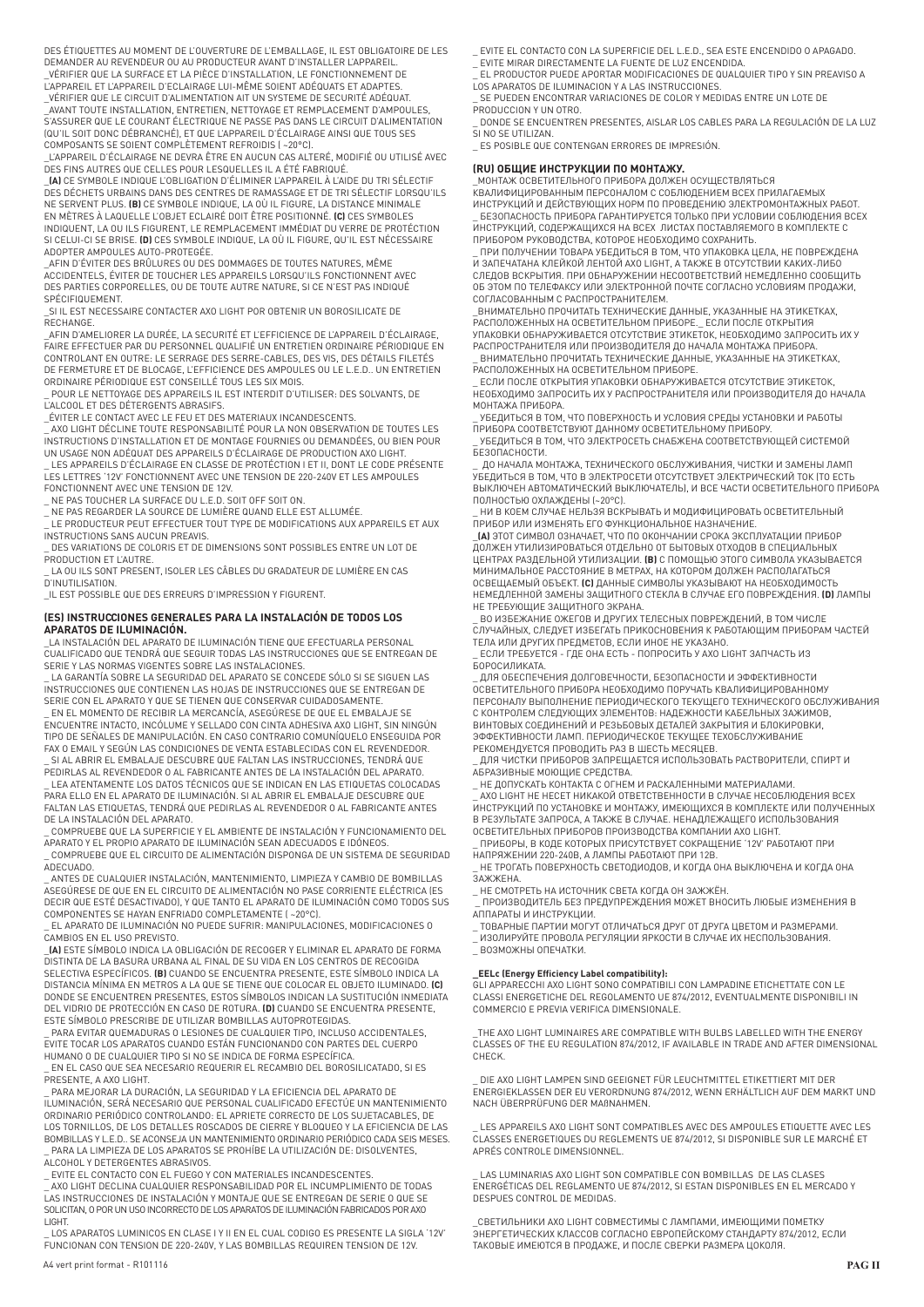

**AP ORCHID APORCHIDXXXXLED**

**TECHNICAL DATA 220-240VAC**

**SOURCE:** 15W LED SOURCE\*

**SIZE cm:** Ø20 x 16 x 13,3

EELc: UE 874/2012 | munito di lampade LED integrate, non sostituibili / contain built in LED lamps that cannot be changed / enthält eingebaute LED-Lampen nicht ausgetauscht werden / comporte des lampes a LED integrees qui ne peuvent pas etre changees / содержат встроенные светодиодныe лампs, которые нельзя поменять: A, A+, A++

\*sorgente LED a tensione di rete integrated LED for the mains voltage

compatibility and performance must be verified  $\alpha$ 



**\_ LEGGERE LE ISTRUZIONI GENERICHE PER L'INSTALLAZIONE DI TUTTI GLI APPARECCHI D'ILLUMINAZIONE.**

- **\_ READ GENERAL INSTRUCTIONS FOR INSTALLING ALL LIGHTS.**
- **\_ BITTE DIE ALLGEMEINE MONTAGEANLEITUNG FÜR ALLE LEUCHTEN LESEN.**
- **\_ LIRE LES INSTRUCTIONS GÉNÉRALES POUR L'INSTALLATION DE TOUS LES APPAREILS D'ÉCLAIRAGE.**
- **\_ LEER LAS INSTRUCCIONES GENERALES PARA LA INSTALACIÓN DE TODOS LOS APARATOS DE ILUMINACIÓN.**  $PAG. I + II$

**\_ ЧИТАЙТЕ ОБЩИЕ ИНСТРУКЦИИ ПО МОНТАЖУ.**

- \_ Controllare che la superficie d'installazione e le viti che ad essa vengono fissate siano adeguate all'apparecchio e ne supportino il peso.
- \_ Ensure the installation surface and the screws that are fastened onto it are suited to the fixture and withstand its weight.
- Sicherstellen, dass die Installationsoberfläche und die Schrauben, die an ihr befestigt werden, für das Gerät geeignet sind und sein Gewicht aushalten.
- \_ Contrôler que la surface d'installation et les vis qui lui sont fixées soient appropriées à l'appareil et qu'elles sont en mesure d'en supporter le poids. \_ Controle que la superficie de instalación y los tornillos fijados a ella sean
- adecuados para el aparato y soporten el peso.
- \_ Проверить, что поверхность установки и крепёжные болты соответствуют прибору и имеют подходящую грузоподъёмность